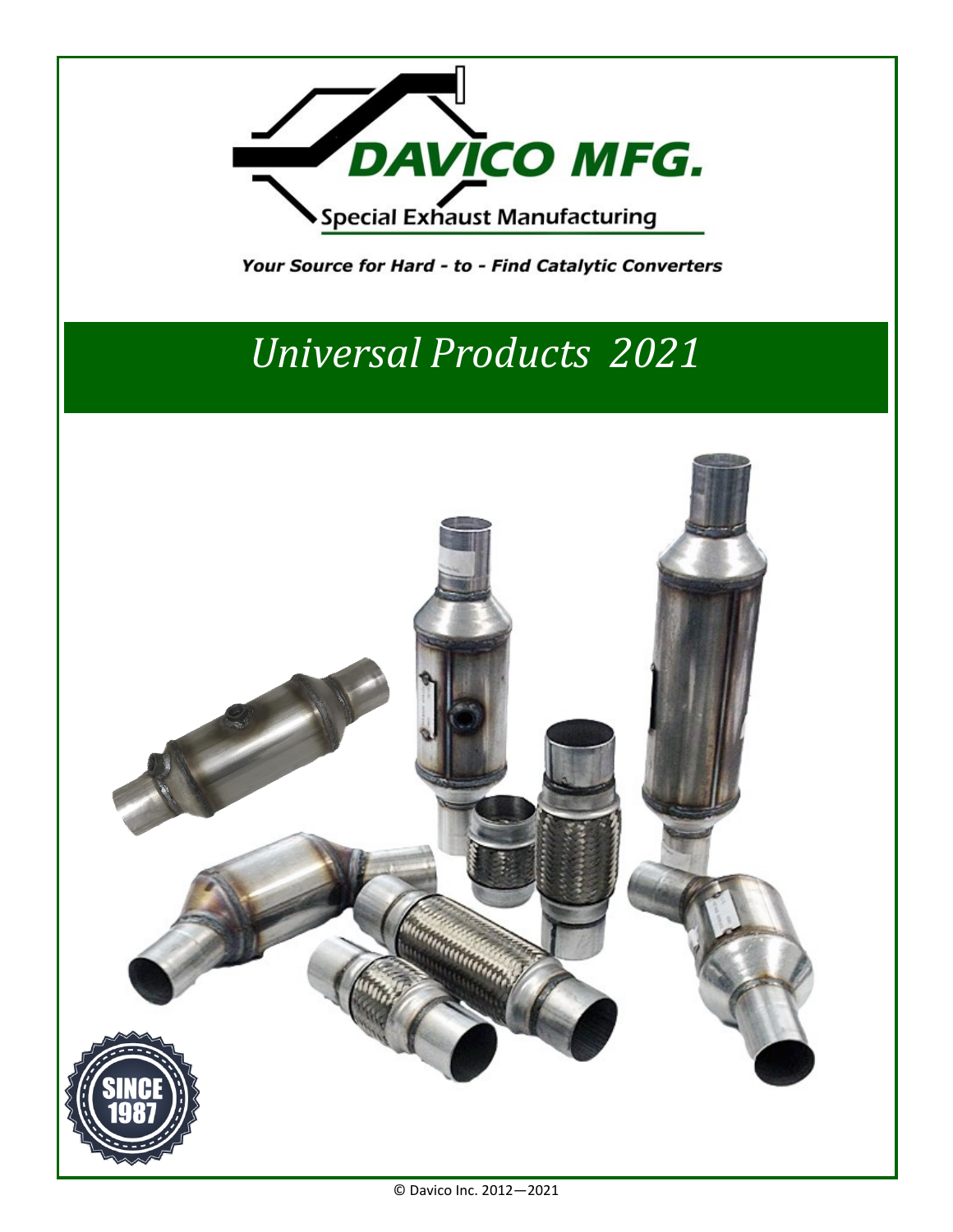



# *Universal Converter Specifications*

#### *Round OBD II - 15" OAL*

#### *Rated: 5.9L—6,875 Lbs. GVW*

| Part No. | O <sub>2</sub> Bung | 0.A.L  | Can Lgth. | Can Dia. | <b>Bushing</b><br>(ID Sized) |
|----------|---------------------|--------|-----------|----------|------------------------------|
| 841-175  | No                  | 15.0'' | 9.0''     | 4.0''    | 1.75''                       |
| 841-200  | No                  | 15.0'' | 9.0''     | 4.0''    | 2.00"                        |
| 841-225  | No                  | 15.0'' | 9.0''     | 4.0''    | 2.25''                       |
| 841-250  | No                  | 15.0'' | 9.0''     | 4.0''    | 2.50''                       |
| 841-300  | No                  | 15.0'' | 9.0''     | 4.0''    | 3.00"                        |



| Part No. | O <sub>2</sub> Bung | O.A.L  | Can Lgth. | Can Dia. | <b>Bushing</b><br>(ID Sized) |
|----------|---------------------|--------|-----------|----------|------------------------------|
| 842-175  | End                 | 15.0'' | 9.0''     | 4.0''    | 1.75''                       |
| 842-200  | End                 | 15.0'' | 9.0''     | 4.0''    | 2.00"                        |
| 842-225  | End                 | 15.0'' | 9.0''     | 4.0''    | 2.25''                       |
| 842-250  | End                 | 15.0'' | 9.0''     | 4.0''    | 2.50''                       |
| 842-300  | End                 | 15.0'' | 9.0''     | 4.0''    | 3.00"                        |



| Part No. | O <sub>2</sub> Bung | O.A.L  | Can Lgth. | Can Dia. | <b>Bushing</b><br>(ID Sized) |
|----------|---------------------|--------|-----------|----------|------------------------------|
| 843-175  | Center              | 15.0'' | 9.0''     | 4.0''    | 1.75''                       |
| 843-200  | Center              | 15.0'' | 9.0''     | 4.0''    | 2.00"                        |
| 843-225  | Center              | 15.0'' | 9.0''     | 4.0''    | 2.25''                       |
| 843-250  | Center              | 15.0'' | 9.0''     | 4.0''    | 2.50''                       |
| 843-300  | Center              | 15.0'' | 9.0''     | 4.0''    | 3.00"                        |

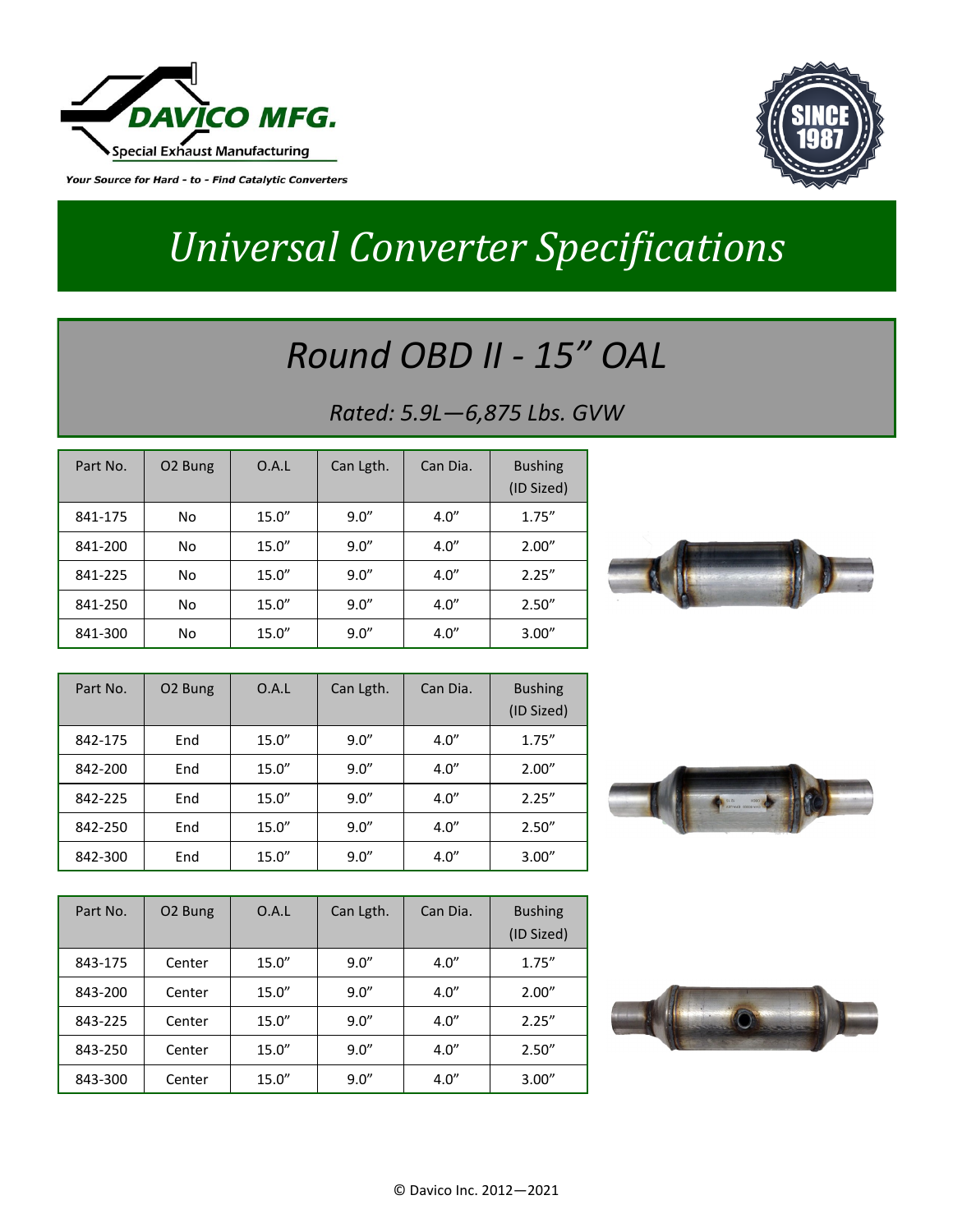



# *Universal Converter Specifications*

#### *Round OBD II - 18" OAL*

#### *Rated: 5.9L—6,875 Lbs. GVW*

| Part No. | O <sub>2</sub> Bung | O.A.L  | Can Lgth. | Can Dia. | <b>Bushing</b><br>(ID Sized) |
|----------|---------------------|--------|-----------|----------|------------------------------|
| 831-175  | No                  | 18.0'' | 12.0''    | 4.0''    | 1.75''                       |
| 831-200  | No                  | 18.0'' | 12.0''    | 4.0''    | 2.00"                        |
| 831-225  | No                  | 18.0'' | 12.0''    | 4.0''    | 2.25''                       |
| 831-250  | No                  | 18.0'' | 12.0''    | 4.0''    | 2.50''                       |
| 831-300  | No                  | 18.0'' | 12.0''    | 4.0''    | 3.00''                       |



| Part No. | O <sub>2</sub> Bung | O.A.L  | Can Lgth. | Can Dia. | <b>Bushing</b><br>(ID Sized) |
|----------|---------------------|--------|-----------|----------|------------------------------|
| 832-175  | End                 | 18.0'' | 12.0''    | 4.0''    | 1.75''                       |
| 832-200  | End                 | 18.0'' | 12.0''    | 4.0''    | 2.00"                        |
| 832-225  | End                 | 18.0'' | 12.0''    | 4.0''    | 2.25''                       |
| 832-250  | End                 | 18.0'' | 12.0''    | 4.0''    | 2.50''                       |
| 832-300  | End                 | 18.0'' | 12.0''    | 4.0''    | 3.00"                        |



| Part No. | O <sub>2</sub> Bung | O.A.L  | Can Lgth. | Can Dia. | <b>Bushing</b><br>(ID Sized) |
|----------|---------------------|--------|-----------|----------|------------------------------|
| 833-175  | Center              | 18.0'' | 12.0''    | 4.0''    | 1.75''                       |
| 833-200  | Center              | 18.0'' | 12.0''    | 4.0''    | 2.00"                        |
| 833-225  | Center              | 18.0'' | 12.0''    | 4.0''    | 2.25''                       |
| 833-250  | Center              | 18.0'' | 12.0''    | 4.0''    | 2.50''                       |
| 833-300  | Center              | 18.0'' | 12.0''    | 4.0''    | 3.00"                        |

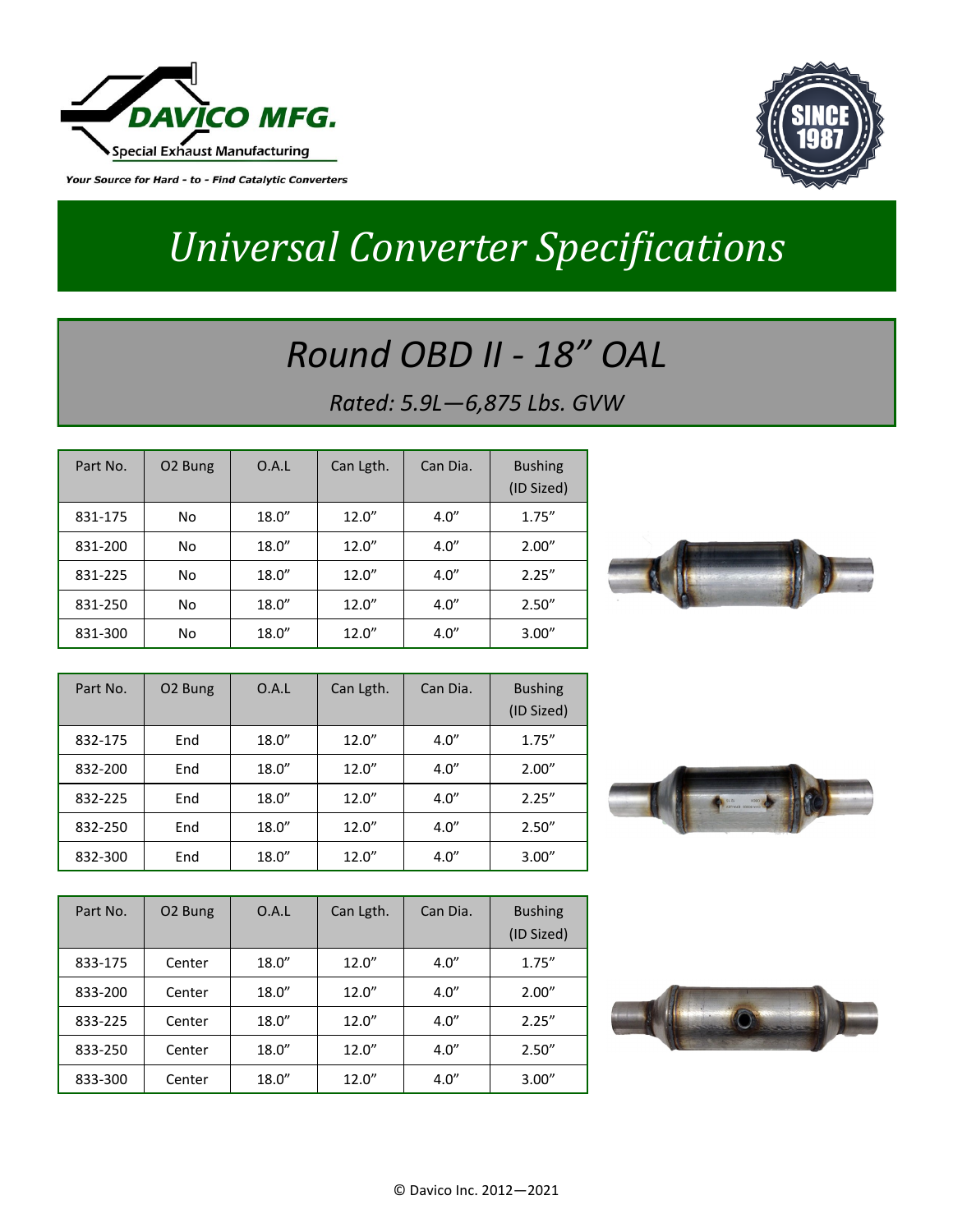



# *Universal Converter Specifications*

#### *Round Dealer Alternative*



*Rated: 5.9L—6,875 Lbs. GVW*

| Part No. | O <sub>2</sub> Bung | O.A.L  | Can Lgth. | Can Dia. | <b>Bushing</b><br>(ID Sized) |
|----------|---------------------|--------|-----------|----------|------------------------------|
| 741-175  | No                  | 15.0'' | 9.0''     | 4.0''    | 1.75''                       |
| 741-200  | No                  | 15.0'' | 9.0''     | 4.0''    | 2.00"                        |
| 741-225  | No                  | 15.0'' | 9.0''     | 4.0''    | 2.25''                       |
| 741-250  | No                  | 15.0'' | 9.0''     | 4.0''    | 2.50''                       |
| 741-300  | No                  | 15.0'' | 9.0''     | 4.0''    | 3.00''                       |



| Part No. | O <sub>2</sub> Bung | O.A.L  | Can Lgth. | Can Dia. | <b>Bushing</b><br>(ID Sized) |
|----------|---------------------|--------|-----------|----------|------------------------------|
| 742-175  | End                 | 15.0'' | 9.0''     | 4.0''    | 1.75''                       |
| 742-200  | End                 | 15.0'' | 9.0''     | 4.0''    | 2.00"                        |
| 742-225  | End                 | 15.0'' | 9.0''     | 4.0''    | 2.25''                       |
| 742-250  | End                 | 15.0'' | 9.0''     | 4.0''    | 2.50''                       |
| 742-300  | End                 | 15.0'' | 9.0''     | 4.0''    | 3.00"                        |



| Part No. | O <sub>2</sub> Bung | O.A.L  | Can Lgth. | Can Dia. | <b>Bushing</b><br>(ID Sized) |
|----------|---------------------|--------|-----------|----------|------------------------------|
| 743-175  | Center              | 15.0'' | 9.0''     | 4.0''    | 1.75''                       |
| 743-200  | Center              | 15.0'' | 9.0''     | 4.0''    | 2.00"                        |
| 743-225  | Center              | 15.0'' | 9.0''     | 4.0''    | 2.25''                       |
| 743-250  | Center              | 15.0'' | 9.0''     | 4.0''    | 2.50''                       |
| 743-300  | Center              | 15.0'' | 9.0''     | 4.0''    | 3.00"                        |



*Davico Dealer Alternative Catalytic Converters are Designed For High Mileage and Poorly Maintained Vehicles.*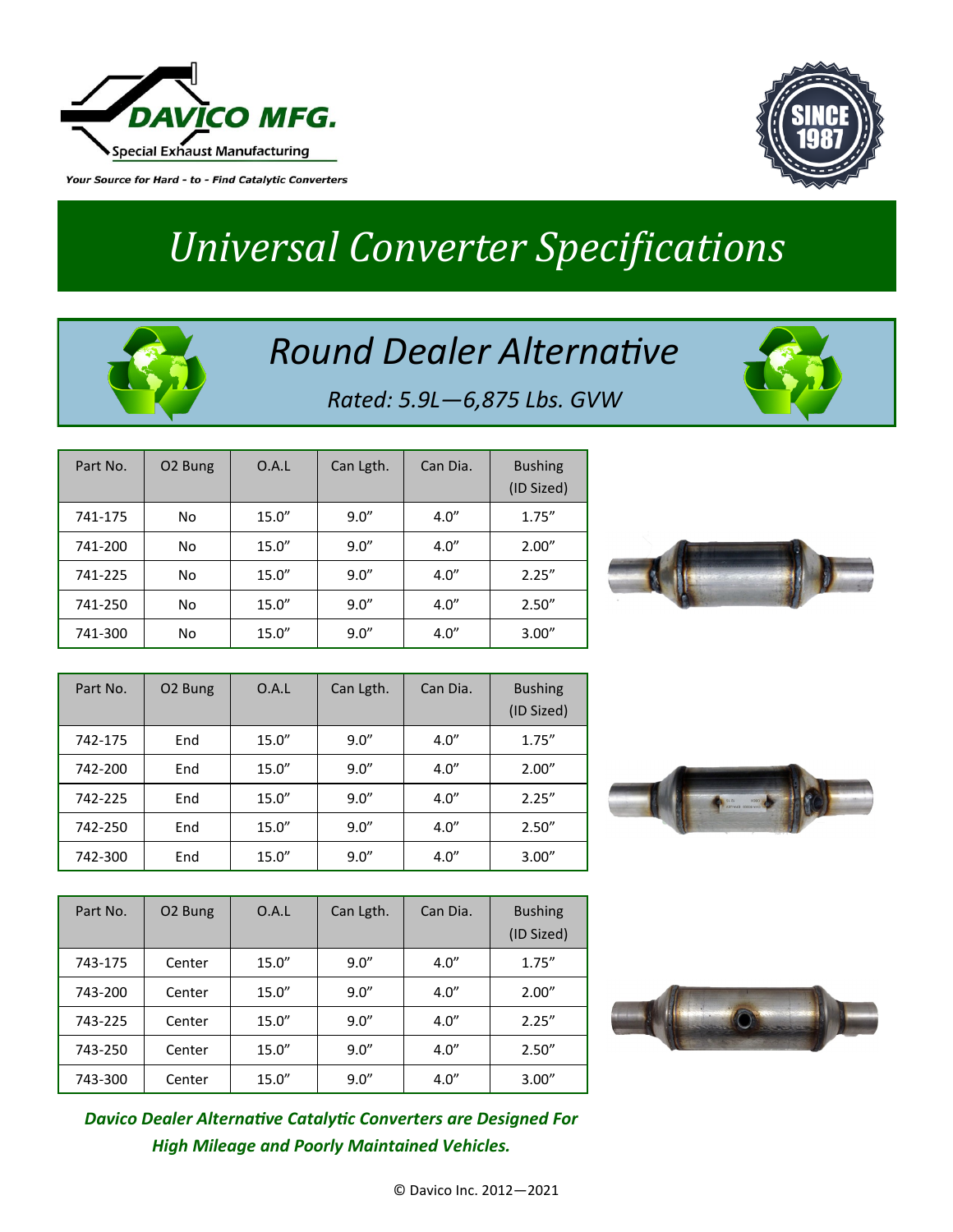



# *Universal Converter Specifications*

#### *Round OBD II PRE-Converters*

#### *Rated: 5.9L—6,875 Lbs. GVW*

| Part No. | O <sub>2</sub> Bung | O.A.L  | Can Lgth. | Can Dia. | <b>Bushing</b><br>(ID Sized) |
|----------|---------------------|--------|-----------|----------|------------------------------|
| 851-175  | No                  | 12.0'' | 7.0''     | 4.0''    | 1.75''                       |
| 851-200  | No                  | 12.0'' | 7.0''     | 4.0''    | 2.00''                       |
| 851-225  | No                  | 12.0'' | 7.0''     | 4.0''    | 2.25''                       |
| 851-250  | No                  | 12.0'' | 7.0''     | 4.0''    | 2.50''                       |
| 851-300  | No                  | 12.0'' | 7.0''     | 4.0''    | 3.00"                        |



| Part No. | O <sub>2</sub> Bung | O.A.L  | Can Lgth. | Can Dia. | <b>Bushing</b><br>(ID Sized) |
|----------|---------------------|--------|-----------|----------|------------------------------|
| 852-175  | No                  | 13.5'' | 7.5''     | 4.0''    | 1.75''                       |
| 852-200  | No                  | 13.5'' | 7.5''     | 4.0''    | 2.00"                        |
| 852-225  | No                  | 13.5'' | 7.5''     | 4.0''    | 2.25''                       |
| 852-250  | No                  | 13.5'' | 7.5''     | 4.0''    | 2.50''                       |
| 852-300  | No                  | 13.5'' | 7.5''     | 4.0''    | 3.00"                        |



| Part No. | O <sub>2</sub> Bung | O.A.L  | Can Lgth. | Can Dia. | <b>Bushing</b><br>(ID Sized) |
|----------|---------------------|--------|-----------|----------|------------------------------|
| 853-175  | No                  | 13.5'' | 9.0''     | 4.0''    | 1.75''                       |
| 853-200  | No                  | 13.5'' | 9.0''     | 4.0''    | 2.00"                        |
| 853-225  | No                  | 13.5'' | 9.0''     | 4.0''    | 2.25''                       |
| 853-250  | No                  | 13.5'' | 9.0''     | 4.0''    | 2.50''                       |
| 853-300  | No                  | 13.5'' | 9.0''     | 4.0''    | 3.00"                        |

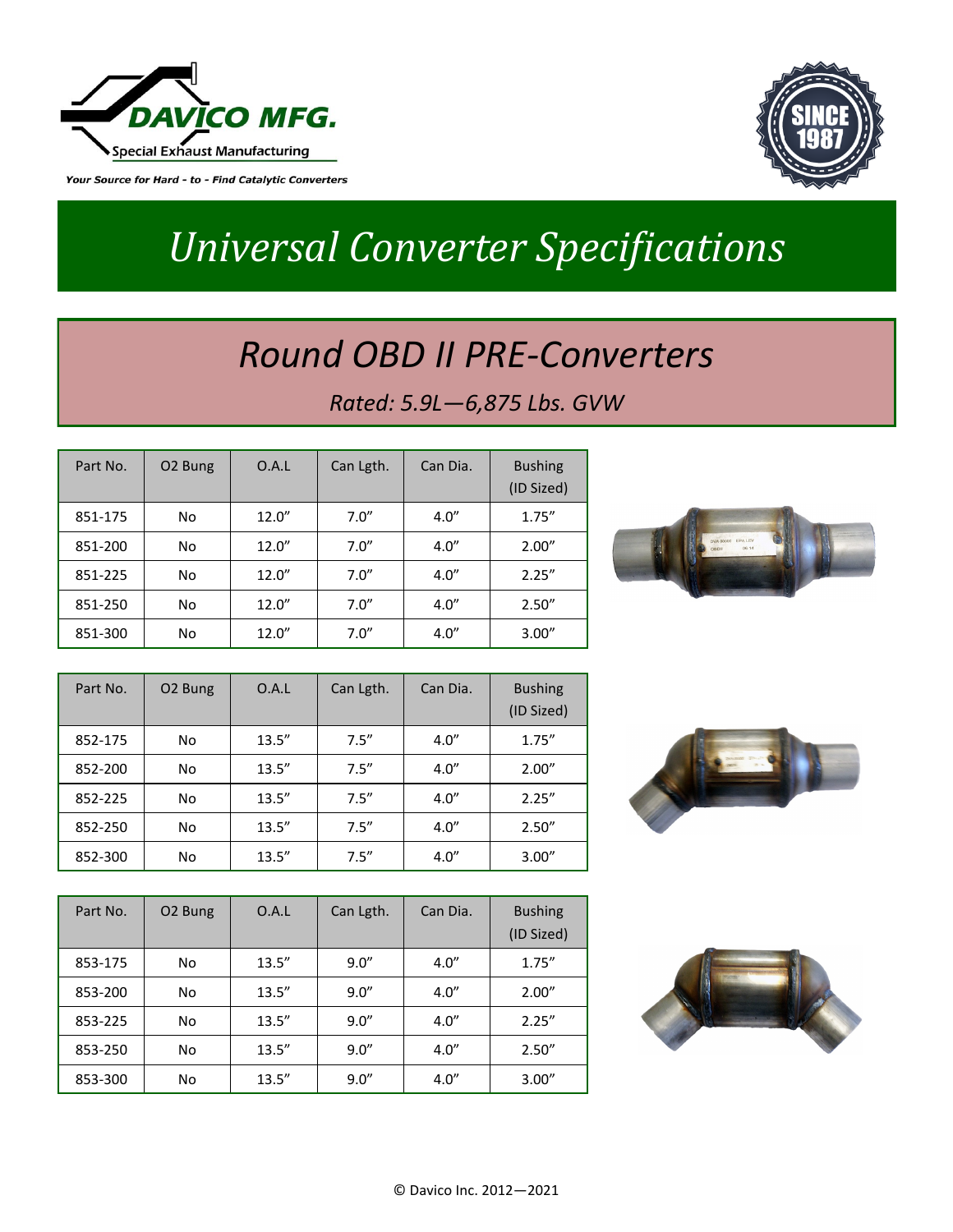



#### *New Dual O2 Omni Directional Converters Rated: 5.9L—6,875 Lbs. GVW With O2 Plugs*

| Part No. | O <sub>2</sub> Bung | O.A.L | Can Lgth. | Can Dia. | <b>Bushing</b><br>(ID Sized) |
|----------|---------------------|-------|-----------|----------|------------------------------|
| 863-200  | Yes 2               | 15.0" | 9.0"      | 4.0''    | 2.00''                       |
| 863-225  | Yes 2               | 15.0" | 9.0"      | 4.0''    | 2.25''                       |
| 863-250  | Yes 2               | 15.0" | 9.0"      | 4.0''    | 2.50''                       |



# *Heavy Duty Truck Converters*

*Rated: 8.0L—9,500 Lbs. GVW*

| Part No. | O <sub>2</sub> Bung | O.A.L | Can Lgth. | Can Dia.             | <b>Bushing</b><br>(ID Sized) |
|----------|---------------------|-------|-----------|----------------------|------------------------------|
| 952-225  | Yes 2               | 16.0" | 12.0"     | $4.0" \times 8.0"$   | 2.25"                        |
| 952-250  | Yes 2               | 16.0" | 12.0"     | $4.0" \times 8.0"$   | 2.50"                        |
| 952-300  | Yes 2               | 16.0" | 12.0"     | $4.0'' \times 8.0''$ | 3.00"                        |
| 953-225  | No.                 | 18.0" | 13.0"     | Dual 2" In-<br>let   | 2 1/4" Outlet                |



## *Semi Direct Fit Ford Torpedo Style Converters*

*Rated: 8.0L—12,000 Lbs. GVW*



|          |                     |       |           |          | <b>Bushing</b> |  |
|----------|---------------------|-------|-----------|----------|----------------|--|
| Part No. | O <sub>2</sub> Bung | O.A.L | Can Lgth. | Can Dia. | (ID Sized)     |  |
| 973-300  | No                  | 28.0" | 23.0"     | 6.0"     | 3.00"          |  |
| 973-320  |                     | 28.0" | 23.0"     | 6.0"     | 3.00"          |  |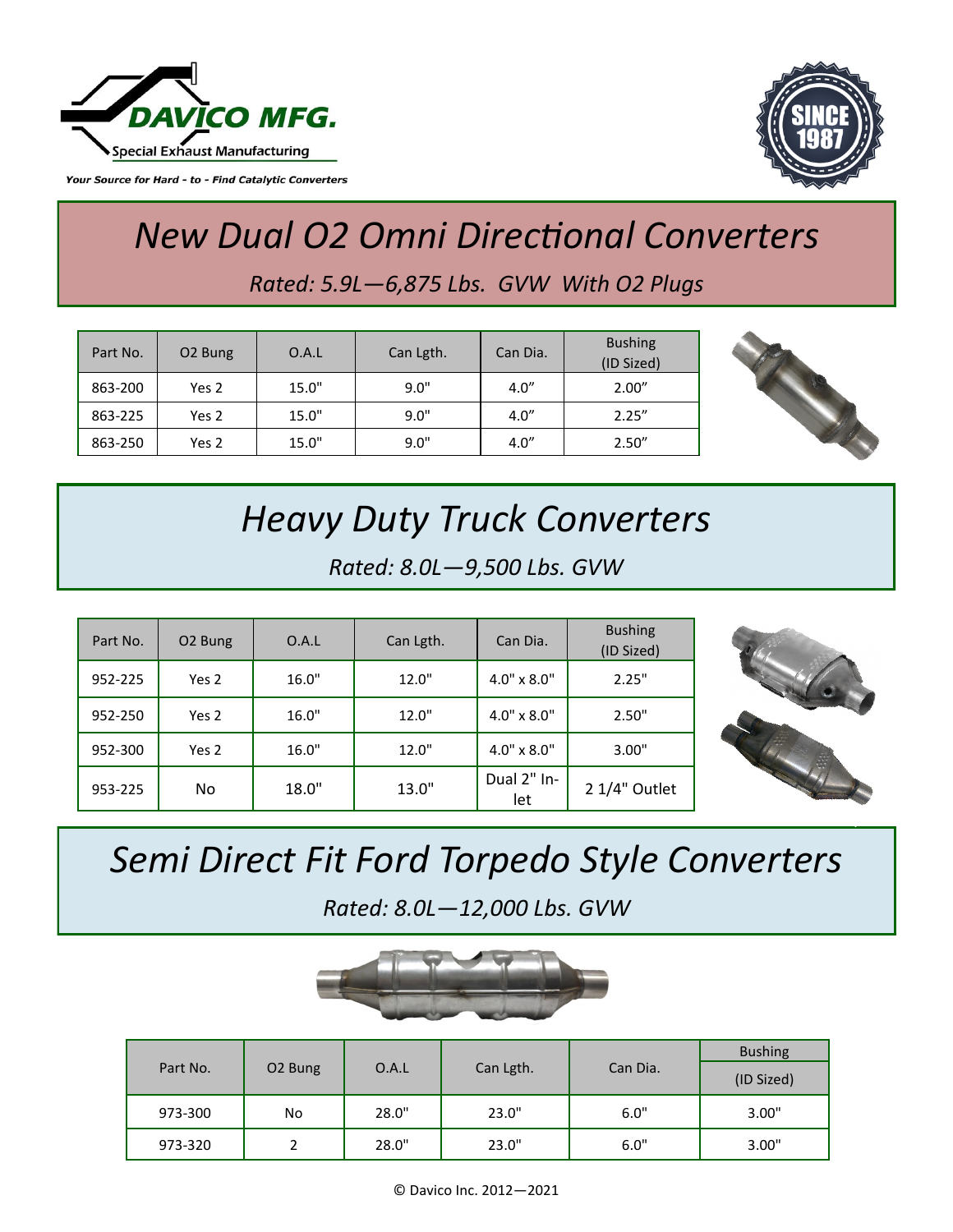



# *Universal Flex Couplings*

### *w/o Bushings*



| Part No. | Inlet $/$<br>Outlet | O.A.L | Flex<br>Lgth. | Part No. | Inlet $/$<br>Outlet | O.A.L | Flex<br>Lgth. | Part No. | Inlet $/$<br>Outlet | O.A.L | Flex<br>Lgth. |
|----------|---------------------|-------|---------------|----------|---------------------|-------|---------------|----------|---------------------|-------|---------------|
| 501-175  | 1.75''              | 4.0'' | 4.0''         | 502-200  | 2.00''              | 6.0'' | 6.0''         | 503-200  | 2.00''              | 8.0'' | 8.0''         |
| 501-200  | 2.00''              | 4.0'' | 4.0''         | 502-225  | 2.25''              | 6.0'' | 6.0''         | 503-225  | 2.25''              | 8.0'' | 8.0''         |
| 501-225  | 2.25''              | 4.0'' | 4.0''         | 502-250  | 2.50''              | 6.0'' | 6.0''         | 503-250  | 2.50''              | 8.0'' | 8.0''         |
| 501-250  | 2.50''              | 4.0'' | 4.0''         |          |                     |       |               |          |                     |       |               |

### *w/ Bushings*



| Part No. | Inlet $/$<br>Outlet | O.A.L | <b>Flex</b><br>Lgth. | Part No. | Inlet $/$<br>Outlet | O.A.L | Flex<br>Lgth. | Part No. | Inlet $/$<br>Outlet | O.A.L  | Flex<br>Lgth. |
|----------|---------------------|-------|----------------------|----------|---------------------|-------|---------------|----------|---------------------|--------|---------------|
| 511-175  | 1.75''              | 8.0'' | 4.0''                | 512-200  | 2.00''              | 10.0" | 6.0''         | 513-200  | 2.00"               | 12.0'' | 8.0''         |
| 511-200  | 2.00''              | 8.0'' | 4.0''                | 512-225  | 2.25''              | 10.0" | 6.0''         | 513-225  | 2.25''              | 12.0'' | 8.0''         |
| 511-225  | 2.25''              | 8.0'' | 4.0''                | 512-250  | 2.50''              | 10.0" | 6.0''         | 513-250  | 2.50''              | 12.0'' | 8.0''         |
| 511-250  | 2.50''              | 8.0'' | 4.0''                | 512-300  | 3.00''              | 10.0" | 6.0''         | 513-300  | 3.00''              | 12.0'' | 8.0''         |

#### *Converter Accessories*



| 18mm O2 Plug  | 18mm O2 Boss | Angle Cut O2 Boss | 2 Bolt Boss   |
|---------------|--------------|-------------------|---------------|
| Order# O2PLUG | Order# 02-63 | Order# 63-45      | Order#FPC2091 |